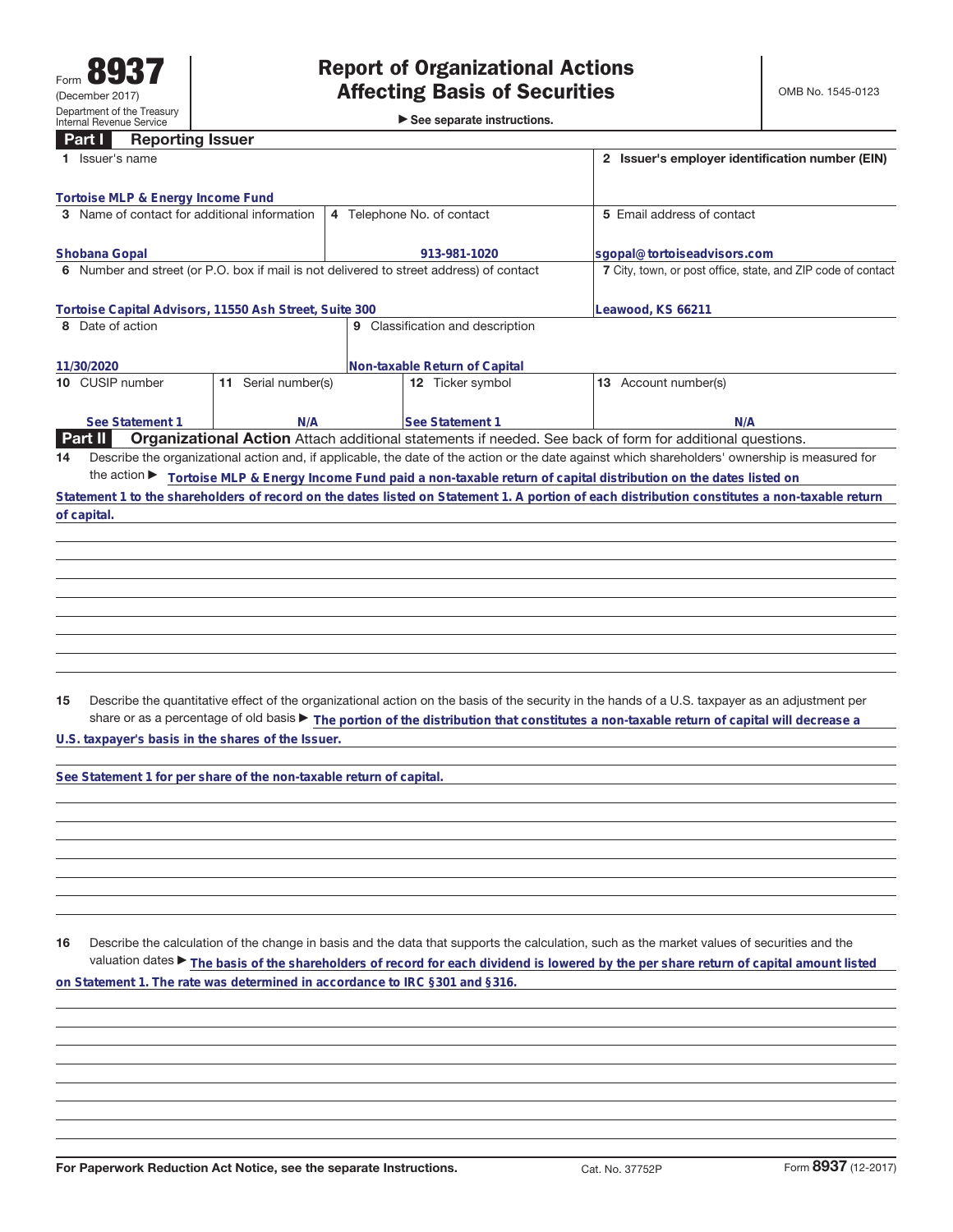| Part II                            | <b>Organizational Action (continued)</b>                             |                                                                                                                                                                                                                                                                                                                          |                                     |                                         |
|------------------------------------|----------------------------------------------------------------------|--------------------------------------------------------------------------------------------------------------------------------------------------------------------------------------------------------------------------------------------------------------------------------------------------------------------------|-------------------------------------|-----------------------------------------|
| 17                                 |                                                                      | List the applicable Internal Revenue Code section(s) and subsection(s) upon which the tax treatment is based $\blacktriangleright$                                                                                                                                                                                       |                                     | IRC §301 and §316                       |
|                                    |                                                                      |                                                                                                                                                                                                                                                                                                                          |                                     |                                         |
|                                    |                                                                      |                                                                                                                                                                                                                                                                                                                          |                                     |                                         |
|                                    |                                                                      |                                                                                                                                                                                                                                                                                                                          |                                     |                                         |
|                                    |                                                                      |                                                                                                                                                                                                                                                                                                                          |                                     |                                         |
|                                    |                                                                      |                                                                                                                                                                                                                                                                                                                          |                                     |                                         |
|                                    |                                                                      |                                                                                                                                                                                                                                                                                                                          |                                     |                                         |
|                                    |                                                                      |                                                                                                                                                                                                                                                                                                                          |                                     |                                         |
|                                    |                                                                      |                                                                                                                                                                                                                                                                                                                          |                                     |                                         |
|                                    |                                                                      |                                                                                                                                                                                                                                                                                                                          |                                     |                                         |
|                                    |                                                                      |                                                                                                                                                                                                                                                                                                                          |                                     |                                         |
|                                    |                                                                      |                                                                                                                                                                                                                                                                                                                          |                                     |                                         |
| 18                                 |                                                                      | Can any resulting loss be recognized? ► No loss can be recognized by the shareholders of record for the non-taxable return of capital                                                                                                                                                                                    |                                     |                                         |
|                                    | distribution received.                                               |                                                                                                                                                                                                                                                                                                                          |                                     |                                         |
|                                    |                                                                      |                                                                                                                                                                                                                                                                                                                          |                                     |                                         |
|                                    |                                                                      |                                                                                                                                                                                                                                                                                                                          |                                     |                                         |
|                                    |                                                                      |                                                                                                                                                                                                                                                                                                                          |                                     |                                         |
|                                    |                                                                      |                                                                                                                                                                                                                                                                                                                          |                                     |                                         |
|                                    |                                                                      |                                                                                                                                                                                                                                                                                                                          |                                     |                                         |
|                                    |                                                                      |                                                                                                                                                                                                                                                                                                                          |                                     |                                         |
|                                    |                                                                      |                                                                                                                                                                                                                                                                                                                          |                                     |                                         |
|                                    |                                                                      |                                                                                                                                                                                                                                                                                                                          |                                     |                                         |
|                                    |                                                                      |                                                                                                                                                                                                                                                                                                                          |                                     |                                         |
|                                    |                                                                      |                                                                                                                                                                                                                                                                                                                          |                                     |                                         |
|                                    |                                                                      |                                                                                                                                                                                                                                                                                                                          |                                     |                                         |
| 19                                 | be reflected on the shareholder's 2020 1099-DIV statement box 3.     | Provide any other information necessary to implement the adjustment, such as the reportable tax year ▶ The information provided above will                                                                                                                                                                               |                                     |                                         |
|                                    |                                                                      |                                                                                                                                                                                                                                                                                                                          |                                     |                                         |
|                                    |                                                                      |                                                                                                                                                                                                                                                                                                                          |                                     |                                         |
|                                    |                                                                      |                                                                                                                                                                                                                                                                                                                          |                                     |                                         |
|                                    |                                                                      |                                                                                                                                                                                                                                                                                                                          |                                     |                                         |
|                                    |                                                                      |                                                                                                                                                                                                                                                                                                                          |                                     |                                         |
|                                    |                                                                      |                                                                                                                                                                                                                                                                                                                          |                                     |                                         |
|                                    |                                                                      |                                                                                                                                                                                                                                                                                                                          |                                     |                                         |
|                                    |                                                                      |                                                                                                                                                                                                                                                                                                                          |                                     |                                         |
|                                    |                                                                      |                                                                                                                                                                                                                                                                                                                          |                                     |                                         |
|                                    |                                                                      |                                                                                                                                                                                                                                                                                                                          |                                     |                                         |
|                                    |                                                                      |                                                                                                                                                                                                                                                                                                                          |                                     |                                         |
|                                    |                                                                      | Under penalties of perjury, I declare that I have examined this return, including accompanying schedules and statements, and to the best of my knowledge and<br>belief, it is true, correct, and complete. Declaration of preparer (other than officer) is based on all information of which preparer has any knowledge. |                                     |                                         |
| <b>Sign</b>                        |                                                                      |                                                                                                                                                                                                                                                                                                                          |                                     |                                         |
| <b>Here</b>                        | $Signature \triangleright A signed copy is maintained by the issuer$ |                                                                                                                                                                                                                                                                                                                          | Date $\blacktriangleright$          |                                         |
|                                    |                                                                      |                                                                                                                                                                                                                                                                                                                          |                                     |                                         |
|                                    | Print your name ▶<br>Print/Type preparer's name                      | Preparer's signature                                                                                                                                                                                                                                                                                                     | Title $\blacktriangleright$<br>Date | <b>PTIN</b>                             |
| Paid                               |                                                                      |                                                                                                                                                                                                                                                                                                                          |                                     | Check $\vert \vert$ if<br>self-employed |
| <b>Preparer</b><br><b>Use Only</b> | Firm's name<br>▶                                                     |                                                                                                                                                                                                                                                                                                                          |                                     | Firm's EIN ▶                            |
|                                    | Firm's address ▶                                                     |                                                                                                                                                                                                                                                                                                                          |                                     | Phone no.                               |

Send Form 8937 (including accompanying statements) to: Department of the Treasury, Internal Revenue Service, Ogden, UT 84201-0054